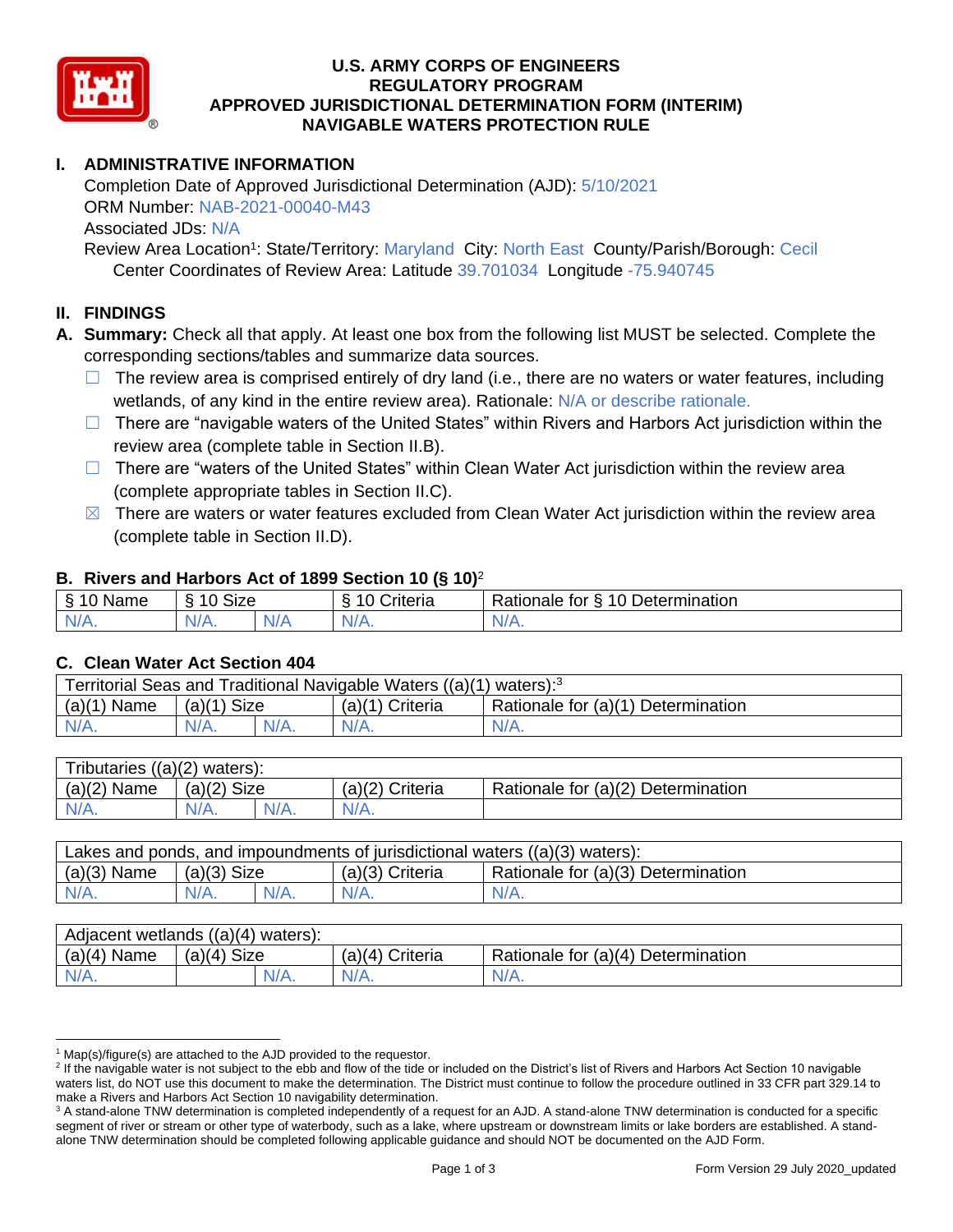

### **U.S. ARMY CORPS OF ENGINEERS REGULATORY PROGRAM APPROVED JURISDICTIONAL DETERMINATION FORM (INTERIM) NAVIGABLE WATERS PROTECTION RULE**

## **D. Excluded Waters or Features**

| Excluded waters $((b)(1) - (b)(12))$ : <sup>4</sup> |                       |         |                                                                                                     |                                                                                                                                                                                                                                                                                                                                                                                                                                                                                                                                                                            |  |
|-----------------------------------------------------|-----------------------|---------|-----------------------------------------------------------------------------------------------------|----------------------------------------------------------------------------------------------------------------------------------------------------------------------------------------------------------------------------------------------------------------------------------------------------------------------------------------------------------------------------------------------------------------------------------------------------------------------------------------------------------------------------------------------------------------------------|--|
| <b>Exclusion Name</b>                               | <b>Exclusion Size</b> |         | Exclusion <sup>5</sup>                                                                              | <b>Rationale for Exclusion Determination</b>                                                                                                                                                                                                                                                                                                                                                                                                                                                                                                                               |  |
| Swale #1                                            | N/A                   | $N/A$ . | (b)(3) Ephemeral<br>feature, including<br>an ephemeral<br>stream, swale,<br>gully, rill, or pool.   | The ephemeral swale does not meet the<br>criteria for an a (2) Water-Tributary as<br>defined in the NWPR and therefore, is<br>considered an ephemeral swale and falls<br>into the exclusion category (b)(3). The<br>feature does not contribute surface flow to<br>an $a(1)$ water through an $a(1)$ - $a(4)$ water in a<br>typical year nor does it carry perennial or<br>intermittent flow. Further, the feature does<br>not have an ordinary high water mark or a<br>clearly defined bed and bank. The feature<br>appears to flow only in response to<br>precipitation. |  |
| Swale #2                                            | N/A                   | $N/A$ . | $(b)(3)$ Ephemeral<br>feature, including<br>an ephemeral<br>stream, swale,<br>gully, rill, or pool. | The ephemeral swale does not meet the<br>criteria for an a (2) Water- Tributary as<br>defined in the NWPR and therefore, is<br>considered an ephemeral swale and falls<br>into the exclusion category (b)(3). The<br>feature does not contribute surface flow to<br>an $a(1)$ water through an $a(1)$ -a(4) water in a<br>typical year nor does it carry perennial or<br>intermittent flow. Further, the feature does<br>not have an ordinary high water mark or a<br>clearly defined bed and bank. The feature<br>appears to flow only in response to<br>precipitation.   |  |

## **III. SUPPORTING INFORMATION**

**A. Select/enter all resources** that were used to aid in this determination and attach data/maps to this document and/or references/citations in the administrative record, as appropriate.

 $\boxtimes$  Information submitted by, or on behalf of, the applicant/consultant: Wetland Determination Data Forms, March 26, 2021

This information is sufficient for purposes of this AJD. Rationale: N/A

- $\Box$  Data sheets prepared by the Corps: Title(s) and/or date(s).
- ☐ Photographs: Other: Title(s) and/or date(s).
- $\boxtimes$  Corps site visit(s) conducted on: February 16, 2021
- ☐ Previous Jurisdictional Determinations (AJDs or PJDs): ORM Number(s) and date(s).

<sup>4</sup> Some excluded waters, such as (b)(2) and (b)(4), may not be specifically identified on the AJD form unless a requestor specifically asks a Corps district to do so. Corps districts may, in case-by-case instances, choose to identify some or all of these waters within the review area.  $5$  Because of the broad nature of the (b)(1) exclusion and in an effort to collect data on specific types of waters that would be covered by the (b)(1)

exclusion, four sub-categories of (b)(1) exclusions were administratively created for the purposes of the AJD Form. These four sub-categories are not new exclusions, but are simply administrative distinctions and remain (b)(1) exclusions as defined by the NWPR.